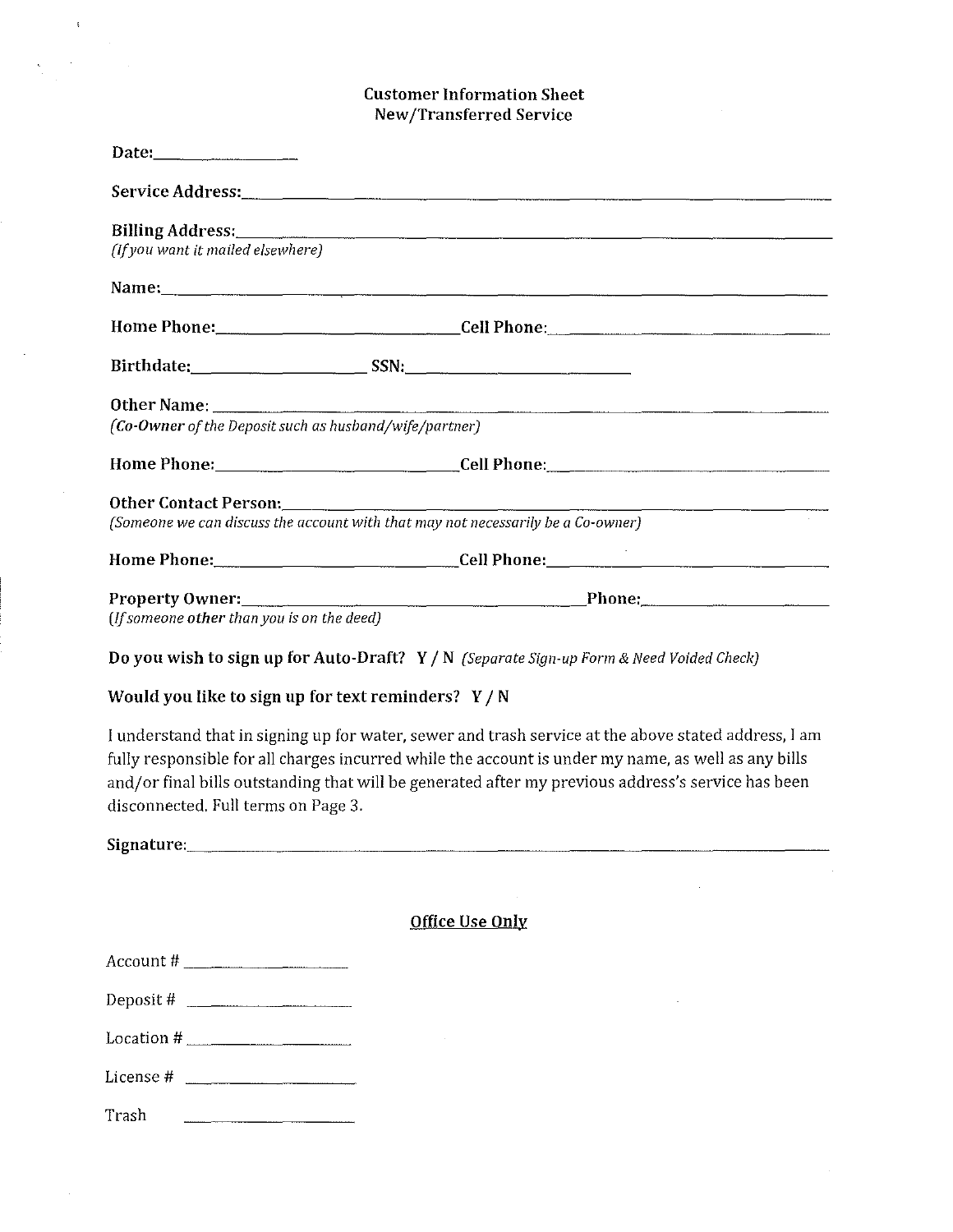D **Tl** -Curb service, one pickup per week, at the rate of **\$10.50** per month. This service is only valid if the customer purchases a toter (95 gallon cart). Contractor will offer for sale, these taters for \$100.00 each. An equal substitute toter may be used, with individual written approval of the substitute by a representative of Contractor. All trash must be bagged inside the toter. It is the resident's responsibility to keep the toters clean. Curb service customers will be limited to one toter, at capacity with the lid shut, per week.

D TZ - Curb service, one pickup per week, at the rate of **\$13.00** per month. This service is offered only with a toter being rented by the customer. The rate includes the rental payment of the toter. All trash must be bagged inside the toter. It is the resident's responsibility to keep the taters clean. Curb service customers will be limited to one toter, at capacity with the lid shut, per week.

D T3 - Carry out or tub out service, one pickup per week, at the rate of **\$16.00** per month. *A*  toter is not included with this service. Residents requesting carry out or tub out service; must securely bag all trash, must provide reasonable and safe access to trash, must segregate trash in a location and manner where it is easily identifiable as trash. Contractor will not be required to climb any fence or wall, go through a locked gate, or enter a yard that has an unsecured animal. Contractor will also not be required to pickup trash that is loose and scattered, except if the contractor causes the trash to become loose and scattered. Tub out customers will be limited to eight (8) thirteen gallon bags or equivalent to one (1) ninety-five gallon container per week. Each bag or container must not exceed fifty (50) pounds. Type of Containers shall be disposable solid waste containers originally manufactured for the purpose of containing solid waste. Containers must be tied or closed properly and all contents should be bagged.

Customers (regardless of type of service) may place 1 large or bulky item at the curb per week free of charge. Arrangements may be made with Dayne's to remove additional items *for a fee.* 

Date:

Name (as it appears on water bill) Please **Print** 

Service address (please be sure if the billing and service addresses are different, to use the service address.)

Signature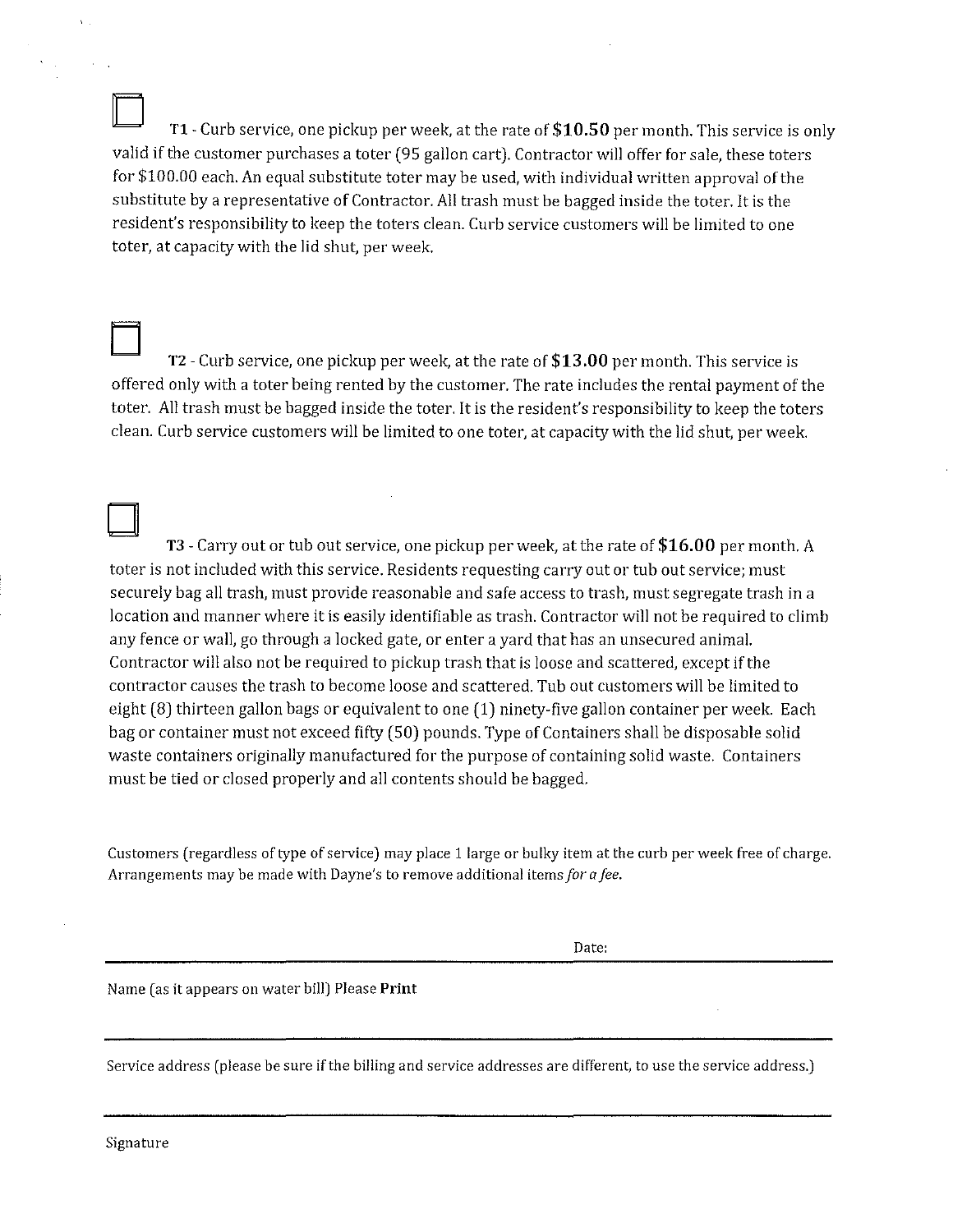All water bills are due on the 10th of each month. If you are a tenant or otherwise non-owner occupied property, your water will be disconnected if not paid by noon on the 13th. If the 13th falls on a weekend, they will be due on the following Monday by noon. They must be paid to a zero (\$0) balance or they will be subject  $\frac{1}{2}$  to disconnection. Delinquent fees of \$25.00 will be added at 12:01 pm and disconnects will go out.

If you are a homeowner, you have until the afternoon of the 15th of each month to pay before late fees will be assessed and final notices sent out. You will have a final 10 days to pay your bill, including late fees. The last day to pay is the close of business (4:30 p.m.) on the 25th. If the 25th falls on a weekend, the final due date will be the following Monday by close of business. The delinquent fee of \$25.00 will be charged at 8:01 am on the shut off day. Your delinquent fee, plus the past due balance will have to be paid in order to restore service.

If the account is paid before actual disconnection, the work order may be cancelled, but the delinquent fee will still have to be paid. (It is a delinquent fee and not a reconnect fee). If the account is settled between the hours of 3:30-4:30 pm, and you want *same day reconnection,* there will be an additional service fee of \$22.50. There will be no reconnects done after 4:30pm. City employees may not be called by telephone or approached at home to restore service after 4:30pm. There will be NO EXCEPTIONS.

In signing up for water, sewer, and trash services, you are fully responsible for all charges incurred while the account is in your name and by signing this document, you agree that you have read and understand the policies explained therein.

**Signature \_\_\_\_\_\_\_\_\_\_\_\_\_\_\_\_\_\_\_\_\_ \_** 

#### (Your Copy of Agreement)

All water bills are due on the 10th of each month. If you are a tenant or otherwise non-owner occupied property, your water will be disconnected if not paid by noon on the 13th. If the 13th falls on a weekend, they will be due on the following Monday by noon. They must be paid to a zero (\$0) balance or they will be subject to disconnection. Delinquent fees will be added at 12:01 pm and disconnects will go out.

If you are a homeowner, you have until the afternoon of the 15th of each month to pay before late fees will be assessed and final notices sent out. You will have a final 10 days to pay your bill, including late fees. The last day to pay is the close of business ( 4:30 p.m.) on the 25th. If the 25th falls on a weekend, the final due date will be the following Monday by close of business. The delinquent fee of \$25.00 will be charged at 8:01 am on the shut off day. Your delinquent fee, plus the past due balance will have to be paid in order to restore service.

If the account is paid before actual disconnection, the work order may be cancelled, but the delinquent fee will still have to be paid. (It is a delinquent fee and not a reconnect fee). If the account is settled between the hours of 3:30-4:30 pm, and you want *same day reconnection,* there will be an additional service fee of \$22.50. There will be no reconnects done after 4:30pm. City employees may not be called by telephone or approached at home to restore service after 4:30pm. There will be NO EXCEPTIONS.

In signing up for water, sewer, and trash services, you are fully responsible for all charges incurred while the account is in your name and by signing this document, you agree that you have read and understand the **policies explained therein.** 

#### *Additional Information ...*

If you have an afterhours water emergency that does not apply to non-payment shut-offs, you can call the Police Department at 573-754-4021, and they will contact Water Standby to respond to the situation.

\*You may sign up for the Portal to view your account at any time or enroll in email billing by going to https://www.utilitvbillingsystem.net and follow the prompts.

\*You can pay your bill online at the City's website louisiana-1110.com. Then chose "Online Payments" (louisiana-mo.com/portal.php)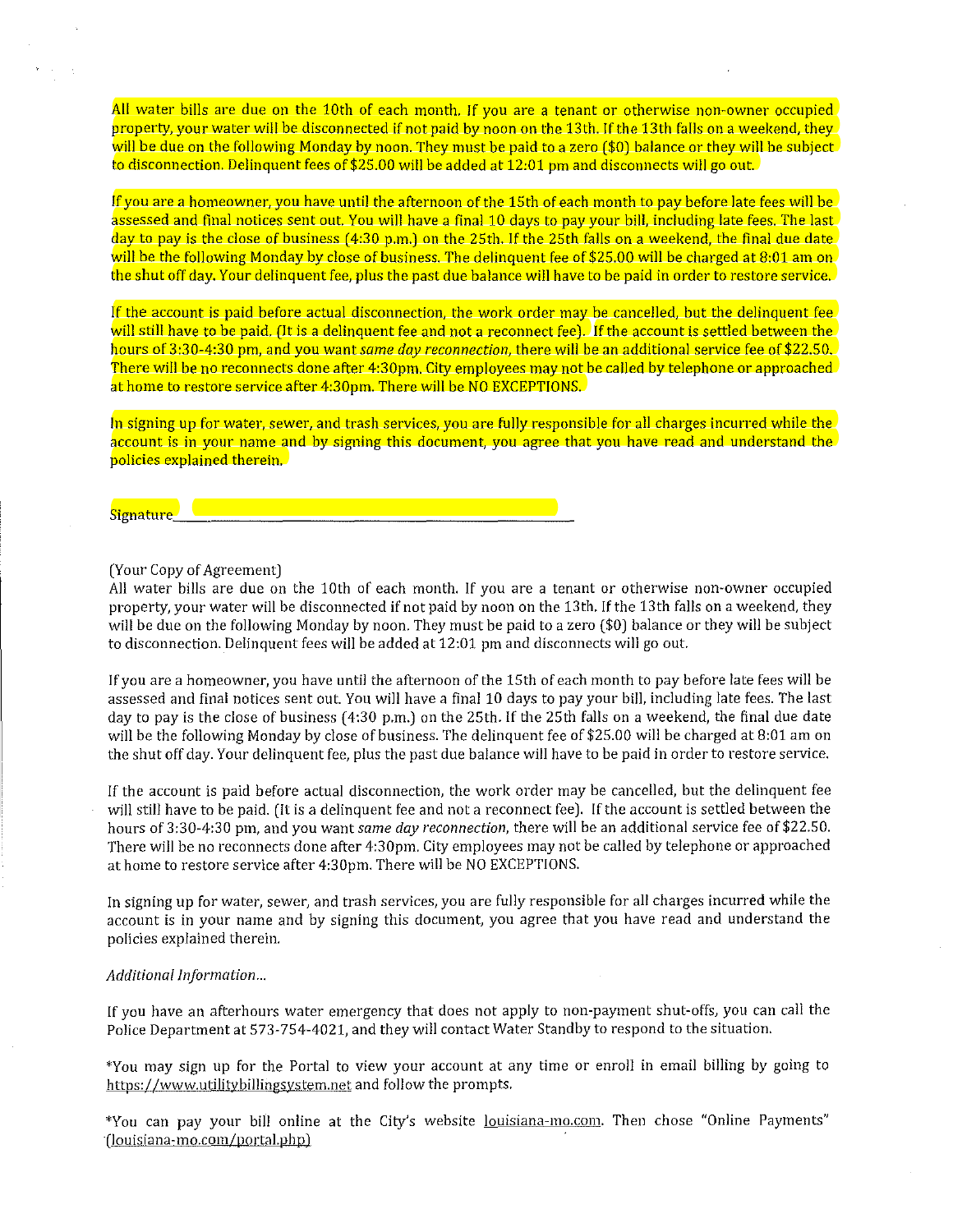# 4/5/2019

## Dear customer:

Recently, we have received numerous inquiries about what the "additional transactions" line is on your water bill. As always, we want to keep our customers infonned of their charges. The back of this page shows a postcard bill as well as a full page bill.

I have labeled the lines and they are as follows:

- I. Balance Forward: Your balance forward as of the last day of the previous month.
- 2. Payment: Payments made after the  $1<sup>st</sup>$  of the month, but before current billing is generated.
- 3. Primacy Fee: The state legislature enacted the Public Drinking Water Primacy Fee in 1992 to establish a dedicated funding source to support the Missouri Department of Natural Resources' efforts to ensure adequate water that is safe to drink. The primacy fee provides funding necessary to implement the federal and state Safe Drinking Water Act regulations and maintain delegation of the federal public drinking water program. This delegation is called primacy, which means public drinking water systems are regulated by the state agency instead of the federal govemment.
- 4. Sewer: Minimum sewer charge as well as cubic feet used. The sewer charge is based on your water usage.
- 5. Trash Charge: Residential trash pickup charges. Commercial accounts are not handled through the water department.
- 6. Water: Minimum water charges as well as cubic feet used.
- 7. Tax Charges: Sales and utility tax charges based on water usage.
- 8. Capital Improvement: 5% capital improvement based on the water surcharge (#14).
- 9. Capital Improvement: 5% capital improvement based on actual water usage (#6).
- IO. Capital Improvement: 5% capital improvement based on the water debt surcharge (#13).
- 11. Sewer Debt Surcharge: Flat monthly fee used to service the debt for the Georgia Street Corridor project.
- 12. Sewer Surcharge: Flat monthly fee used to service the debt for the I&I study mandated by Department of Natural Resources.
- 13. Water Debt Surcharge: Flat monthly fee used to service the debt for the Georgia Street Corridor project.
- 14. Water Surcharge: Flat monthly fee used to service the debt for the LT2 project mandated by Department of Natural Resources, as well as upgrades to the water plant.

As you can tell with the cards, the space available to print all of the line items is significantly limited. In this particular bill, it added lines 10-14 together and labeled them as "additional transactions". We are working with our software engineers to see if they may be able to revise the cards to show more details.

We are offering this in lieu of full page billing due to the monthly full page billing would drive costs up immensely and the water department does not have ample staff for this process.

If you have any additional questions, please do not hesitate to e-mail or call me, or stop by the office. We would be happy to print a full page bill at your request.

Thank you

Christina Boyd Enterprise Office Manager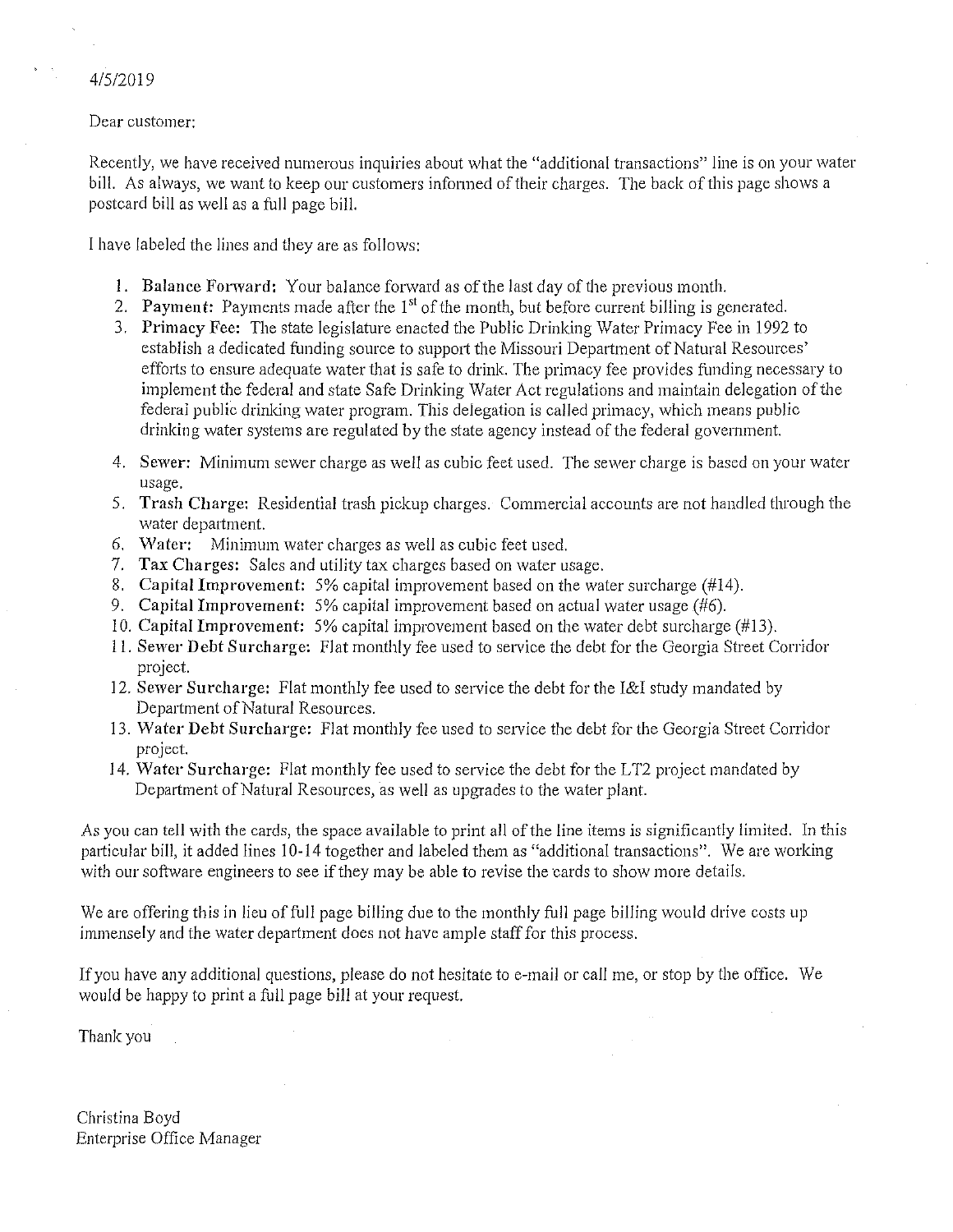|                                    | Balance Forward: 11/30/2018<br>12/10/18 Payment Check                                            |        |     | 99.17<br>$-100.00$     |          |           |
|------------------------------------|--------------------------------------------------------------------------------------------------|--------|-----|------------------------|----------|-----------|
| PRIMACY FEE<br>SEW<br>Trash Charge | 52.766                                                                                           | 52,207 | 559 | 0.25<br>44.72          |          |           |
| <b>WAT</b><br>Tax Charges          | 52,766                                                                                           | 52,207 | 559 | 10.77<br>29.12<br>1.88 |          | 1/10/2019 |
|                                    | 12/18/18 Capital Improvement<br>12/18/18 Capilal Improvement<br>12/18/18 Additional Transactions |        |     | 0.20<br>1.46<br>16.17  | \$107.85 | \$103.74  |
|                                    |                                                                                                  |        |     | \$107.85               | \$4.11   | \$103.74  |
|                                    |                                                                                                  |        |     |                        |          |           |

\

1/10/2019

11/01/2018-12103/2018

| ACCOUNT#           |                 | LOCATION #                  |                | <b>SERVICE ADDRESS</b> |       | <b>SERVICE DATES</b>  |      |                         |
|--------------------|-----------------|-----------------------------|----------------|------------------------|-------|-----------------------|------|-------------------------|
|                    |                 |                             |                |                        |       |                       |      | 11/01/2018 - 12/03/2018 |
| POSTED DATE        |                 | <b>DESCRIPTION</b>          | <b>CURRENT</b> | <b>PREVIOUS</b>        | USAGE | <b>READING DATES</b>  | DAYS | <b>AMOUNT</b>           |
|                    |                 | Balance Forward: 11/30/2018 |                |                        |       |                       |      | 99.17.1                 |
| 12/10/2018         | Payment Check   |                             |                |                        |       |                       |      | $-100,0012$             |
| 12/18/2018         | PRIMACY FEE     |                             |                |                        |       |                       |      | $0.25$ <sup>3</sup>     |
| 12/18/2018         | <b>ISEWER</b>   |                             | 52.766         | 52,207                 | 559   | 11/01/2018-12/03/2018 | 32   | 44.72 4                 |
| 12/18/2018         | Trash Charge    |                             |                |                        |       |                       |      | $10.77$ 5               |
| 12/18/2018         | <b>WATER</b>    |                             | 52.766         | 52,207                 | 559   | 11/01/2018-12/03/2018 | 32   | 29,12 6                 |
| 12/18/2018         | Tax Charges     |                             |                |                        |       |                       |      | 1.887                   |
| 12/18/2018         |                 | Capital Improvement         |                |                        |       |                       |      | 0.2018                  |
| 12/18/2018         |                 | Capital Improvement         |                |                        |       |                       |      | $1.46^{9}$              |
| 12/18/2018         |                 | Capital Improvement         |                |                        |       |                       |      | $0.22$ 10               |
| 12/18/2018         |                 | Sewer Debt Surcharge        |                |                        |       |                       |      | 4.56.11                 |
| 12/18/2018         |                 | SEWER Surcharge             |                |                        |       |                       |      | $3.03$ 12               |
| 12/18/2018         |                 | Water Debt Surcharge        |                |                        |       |                       |      | 4,33, 13                |
| 12/18/2018         | Water Surcharge |                             |                |                        |       |                       |      | $4,03$ 14               |
| PAYMENT LATE AFTER |                 | AFTER DUE DATE PAY          |                | PAY ON TIME AND SAVE   |       | STATEMENT DATE        |      | <b>PAY THIS AMOUNT</b>  |
| 1/10/2019          |                 | 107.85                      |                |                        |       | 12/19/2018            |      | 103.74                  |

 $\hat{\mathcal{A}}$